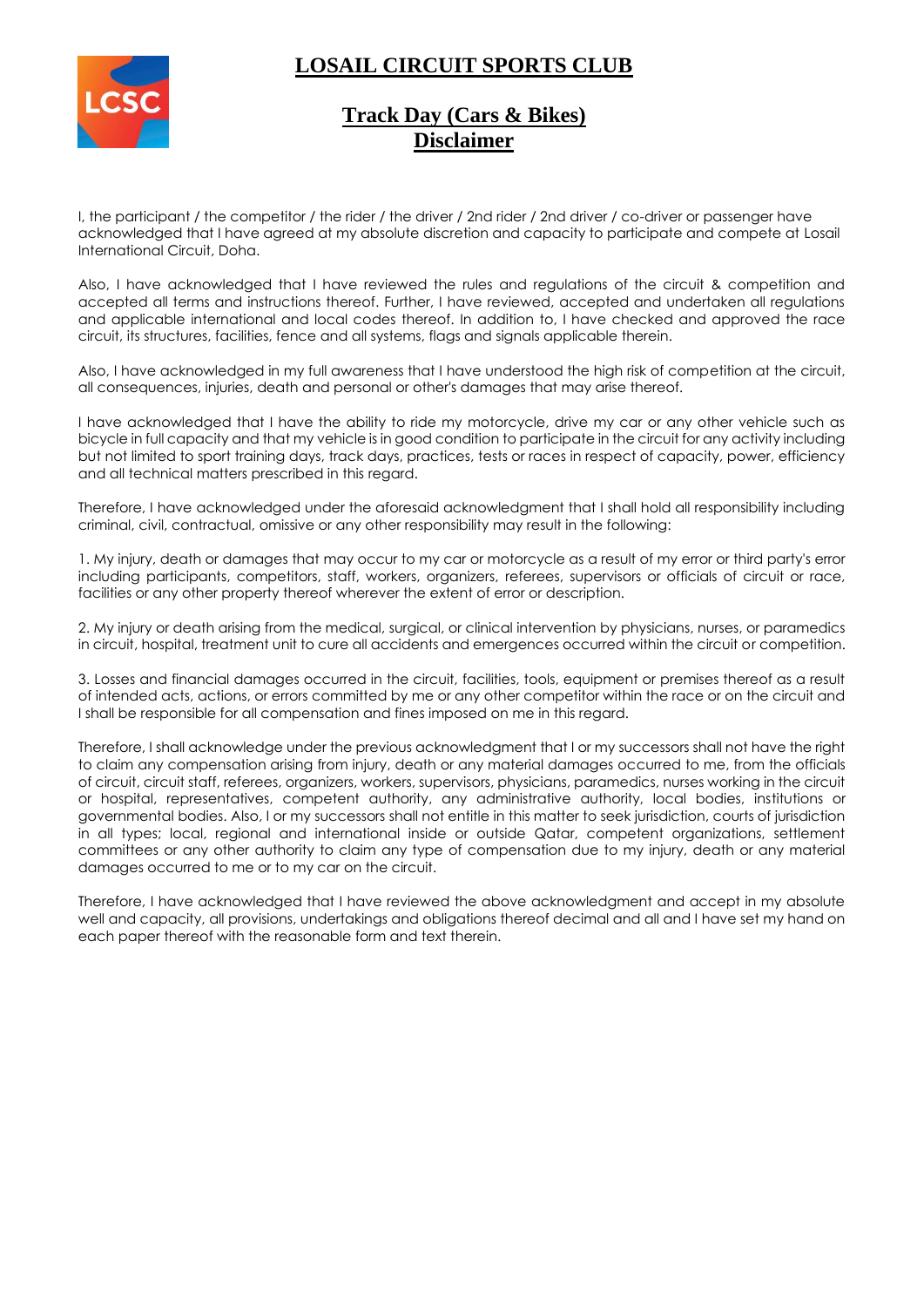

# **LOSAIL CIRCUIT SPORTS CLUB**

## **Track Day (Cars & Bikes) Disclaimer**

- 1. Every person must wear an appropriate Personal Pass inside Losail Circuit Sports Club areas; and should be worn visibly around the neck at all times (except during track days)
- 2. Personal passes are non-transferable. Unauthorized lending, sharing and giving of personal passes are prohibited.
- 3. Making movies or videos is prohibited unless a camera pass sticker is fixed on the camera. (Except during track days).
- 4. Taking photographs of other people (especially Arabic women) without permission is prohibited.
- 5. Bringing animals inside Losail Circuit premises is strictly prohibited.
- 6. Appropriate dress code, which is in accordance with the law of Qatar, is strictly observed in all areas of Losail Circuit Sports Club.
- 7. Consuming alcohol and illegal drugs are forbidden on all areas.
- 8. Smoking is strictly prohibited in the Pit Lane, the Pit Garages and Paddock Restaurant.
- 9. NO REFUNDS- LCSC will not issue any refunds under any circumstances.
- 10. All vehicles entering the Losail Circuit Sports Club facility must have an appropriate Vehicle Pass (except during track days).
- 11. 30 km/h speed limit is strictly implemented inside the circuit.
- 12. Drifting, Burn-Out, Reckless Driving, Failure to Adhere to Speed Limits and Ignoring Marshals' Instructions inside the circuit premises are strictly prohibited. All violations of this kind will be reprimanded and may result in exclusion from the event or being banned from LCSC and all events. The decision will be made by LCSC Management.
- 13. Only scooters and motorcycles with the appropriate scooter pass are allowed inside the paddock, TV compound, marshals area and service road.
- 14. The minimum age to access the Service Road, Pit lane (except during pit lane walks), and Track is 15 years.
- 15. The minimum age to ride a scooter is 18 years. Motorbike license is a must.
- 16. Circuit personnel is authorized to implement the Circuit Rules.

The Losail Circuit Sports Club management reserves the right to refuse admission for those who fail to comply with this Rules and Regulations.

I agree and confirm that I have read the LCSC Rules and Regulations and that I understand the terms set out above. An in this way I undersign as a proof of conformity and acceptance: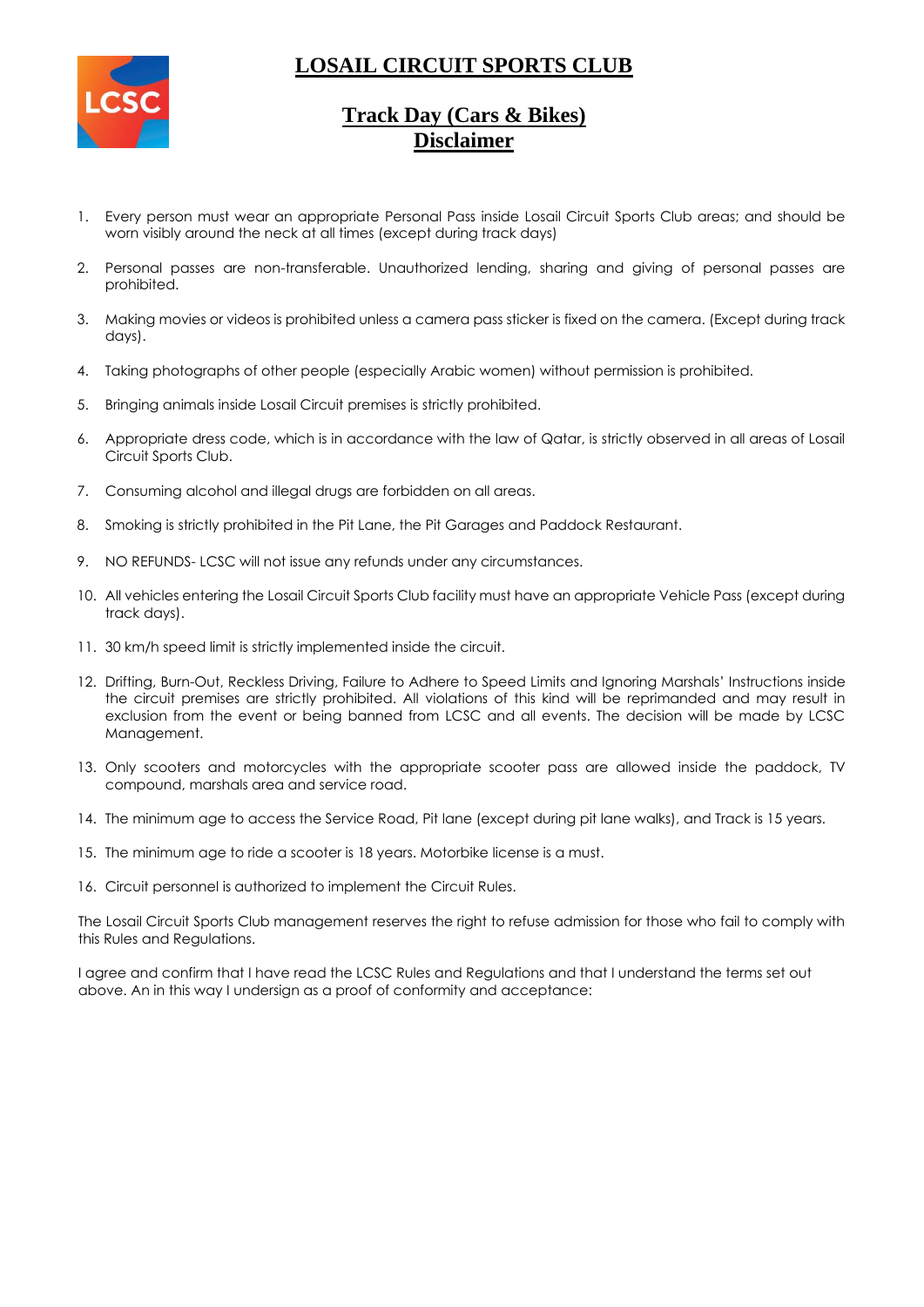# **LOSAIL CIRCUIT SPORTS CLUB**



## **Track Day (Cars & Bikes) Disclaimer**

Participation in Track Days at Losail Circuit Sports Club is subject to these rules and regulations, the aim of which is to try and ensure the safety of the people using the track.

**Any person using the track must respect these rules. Failure to respect these rules may result in exclusion from the track by circuit management.**

#### **General**

The track and all track personnel are under the responsibility of the **Losail Circuit Sports Club Management**, who has **full authority** to ensure that these rules and the intervention procedures are respected.

Any behaviour which compromises safety will result in the participant being ordered to stop.

Non-adherence of any of the provisions of the rules by a participant may result in **exclusion from the track** by the circuit management.

The participant must inform any persons under his responsibility of the procedures and rules of the circuit.

#### **Compulsory equipment**

Motorcycle:

- Helmet (with recognised standard: ECE 22-05, SNELL M2010, JIS T8133:2007)
- Suitable protective clothing
	- One piece leather suit or leather jacket and trousers
	- **Gloves**
	- Motorcycle Boots
	- **Back protector is highly recommended**

Car:

- Helmet (with recognised standard)

NOTE: No co-driver under 18 is allowed. Helmet is compulsory. No passengers are permitted on motorcycles.

#### **Registration**

Before going on track each participant must:

- 1. Show their **ID**
- 2. Show their **valid driving license\*** or **valid Competition Racing License**.
- 3. Provide proof of ownership (Istimara), or proof of permission to use the vehicle on the track.
- 4. Sign the disclaimer, the rules and regulations and the LCSC Regulations.
- 5. Pay the fees: